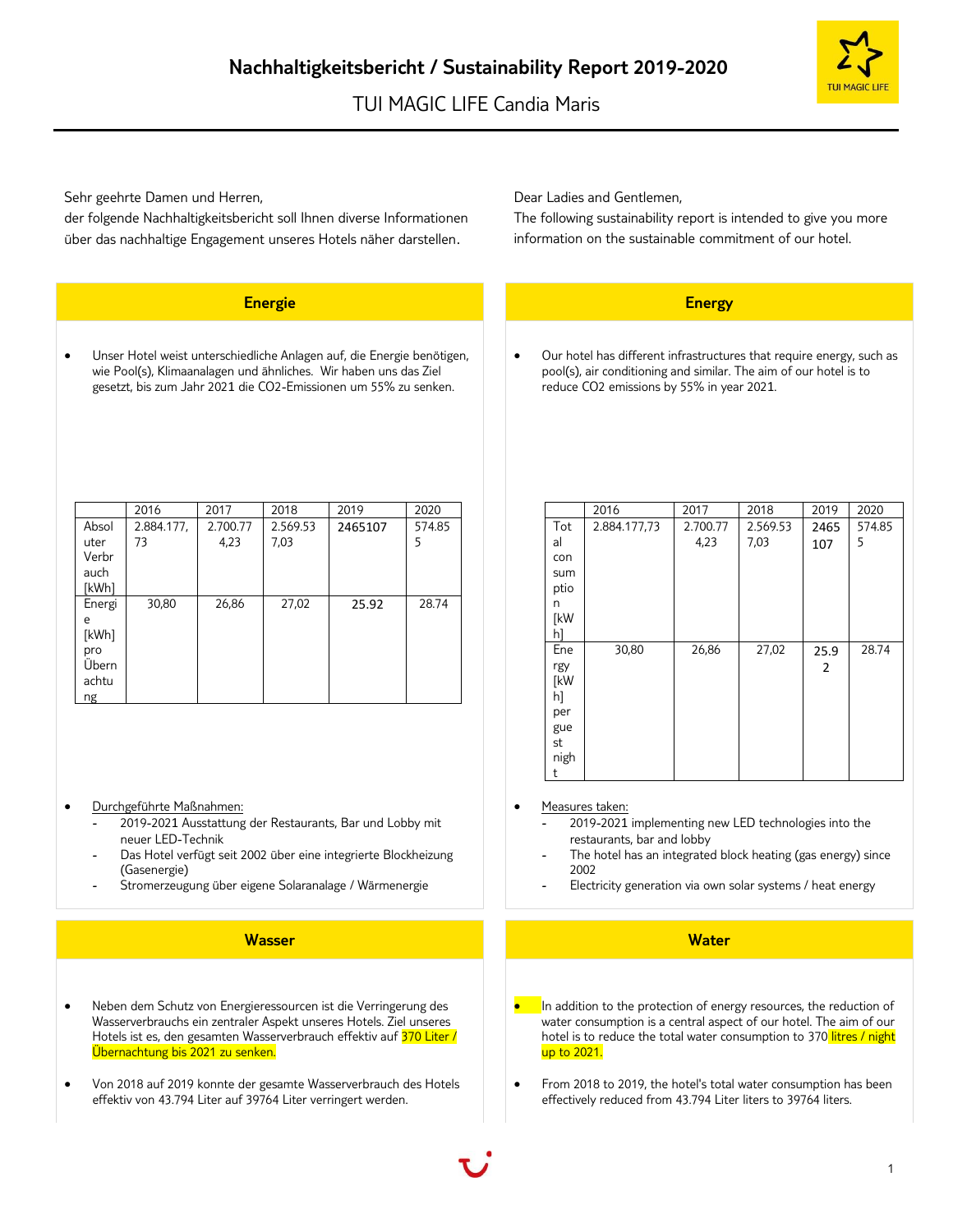# **Nachhaltigkeitsbericht / Sustainability Report 2019-2020**



# TUI MAGIC LIFE Candia Maris

|                             | 2016    | 2017    | 2018    | 2019  | 2020  |
|-----------------------------|---------|---------|---------|-------|-------|
| Absoluter                   | 34.749, | 58.168, | 43.794, | 39764 | 14406 |
| Verbrauch [m <sup>3</sup> ] | 60      |         | 92      |       |       |
| Wasser [Liter]              | 350     | 400     | 390     | 420   | 350   |
| pro<br>Übernachtung         |         |         |         |       |       |

|                                     | 2016  | 2017  | 2018  | 2019  | 2020 |
|-------------------------------------|-------|-------|-------|-------|------|
| Total                               | 34.74 | 58.16 | 43.79 | 39764 | 1440 |
| consumption<br>$\mathsf{[m^3]}$     | 9.60  | 8.47  | 4.92  |       | b    |
| Water [Liter]<br>per guest<br>night | 350   | 400   | 390   | 420   | 350  |

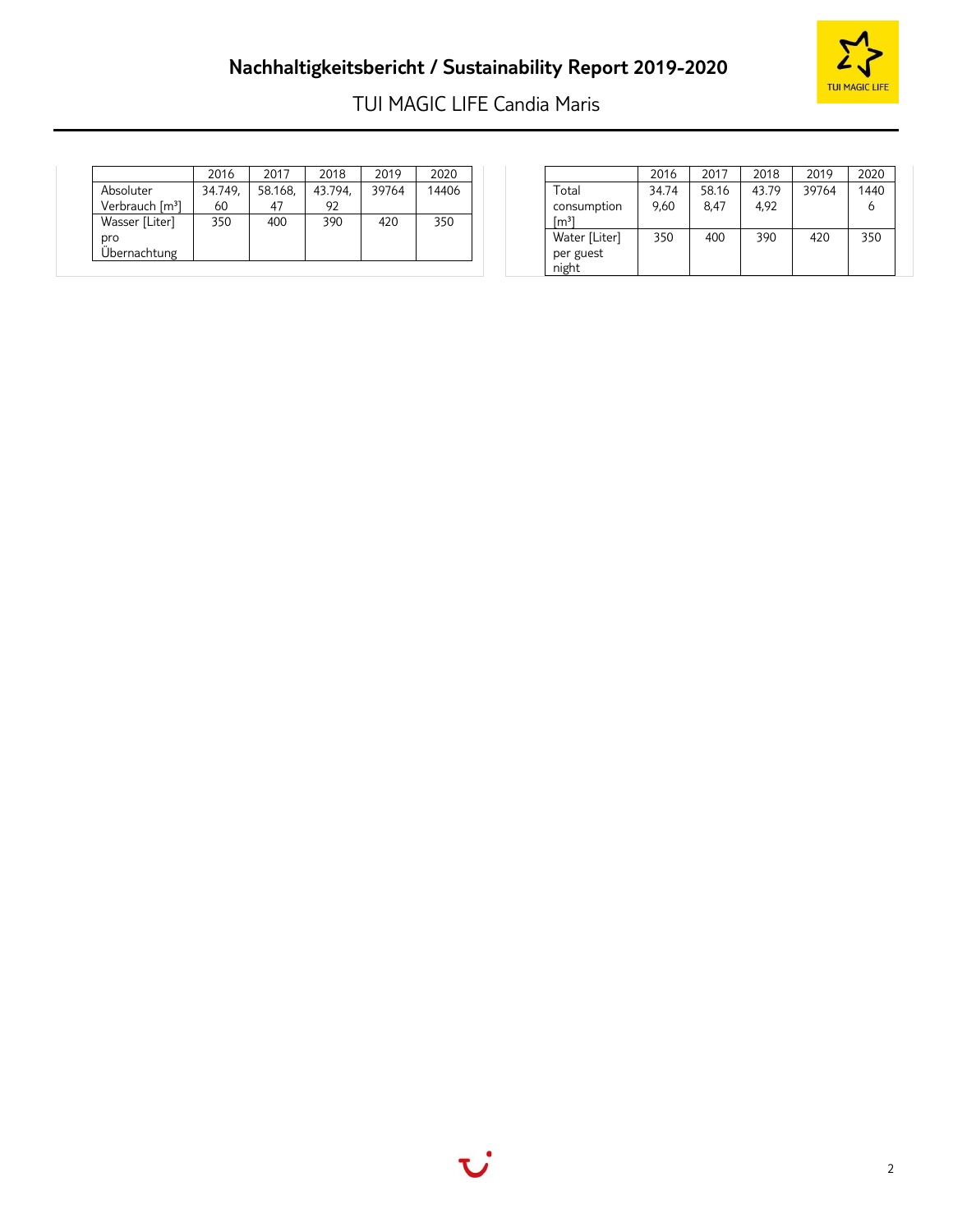## **Nachhaltigkeitsbericht / Sustainability Report 2019-2020**

## TUI MAGIC LIFE Candia Maris



### • Durchgeführte Maßnahmen:

- Leitungen werden regelmäßig auf Leckage geprüft
- 2008 wurden Durchflussbegrenzungen in allen Zimmern eingebaut
- Einsatz von Tropfbewässerung im Garten
- Wasser wird durch das Hotel selbst aufbereitet

## **Abfall Waste**

- Mit 1,4 kg Abfall pro Übernachtung konnten wir zwar die Menge im Vergleich zu den Vorjahren bereits signifikant reduzieren. Es liegt uns aber am Herzen, diese in den kommenden Jahren weiter zu reduzieren.
- Von 2016 auf 2019 konnte unser Hotel die Abfallmenge pro Gast und pro Übernachtung effektiv von 1,72 kg auf 1,03 kg reduzieren.

|                                             | 2016 | 2017 | 2018 | 2019 |     |
|---------------------------------------------|------|------|------|------|-----|
| Abfallaufkommen<br>[kg] pro<br>Übernachtung | 1,72 | 1.40 | 1.57 | 1.03 | 1.4 |

- Durchgeführte Maßnahmen:
	- Sensibilisierung der Gäste, Müll zu trennen
	- Regelmäßige Trainings der Mitarbeiter zur ordnungsgemäßen Abfalltrennung
	- Wertstoffe, wie Papier, Plastik, etc. werden von zertifizierten Unternehmen abgeholt

### **Mitarbeiter Employees**

- Eine hohe Arbeitszufriedenheit ist ein wichtiges Ziel für unser Hotel. Dies bedingt eine faire Bezahlung sowie eine ausgeglichene Work-Life Balance für alle Mitarbeiter.
- Zudem haben wir uns als Ziel gesetzt, dass wir im Jahr 2021 eine Frauenquote von 55% erreichen. Die Frauenquote liegt gegenwärtig bei 54%. Unser Hotel beschäftigt momentan 154 Mitarbeiter.
- Durchgeführte Maßnahmen:
	- Regelmäßige Trainings zu Umweltschutz, Nachhaltigkeit und Compliance
	- Schulungs- und Weiterbildungsprogramme für Mitarbeiter
	- Befragung zur Mitarbeiterzufriedenheit

### Measures taken:

- Pipes are regularly checked for leakage
- 2008 flow restrictions have been installed in all rooms
- Use of drip irrigation in the garden
- Water is processed by the hotel itself

- With 1,4 kg of waste per guest night, we are able to significantly reduce the amount compared to previous years. It is important for us to further reduce these in the coming years.
- From 2016 to 2019, our hotel has effectively reduced the amount of waste per guest and night from 1,72 kg to 1,03 kg.

|                                  | 2016 | 2017 | 2018 | 2019 | 2020 |
|----------------------------------|------|------|------|------|------|
| Waste [kg]<br>per guest<br>night | 1,72 | 1,40 | 1,57 | 1,03 | 1,4  |

- Measures taken:
	- Sensitise the guests to separate waste
	- Regular training of employees for proper waste separation
	- Recyclables, such as paper, plastic, etc. are collected by certified companies

- High job satisfaction is an important goal for our hotel. This requires a fair payment and a balanced work-life balance for all employees.
- We also set ourselves the goal of achieving a female quota of 55% in 2021. The female quota is currently at 54%. Our hotel currently employs 154 employees.
- Measures taken:
	- Regular training on environmental protection, sustainability and compliance
	- Training and education programs for employees
	- Survey regarding the employee satisfaction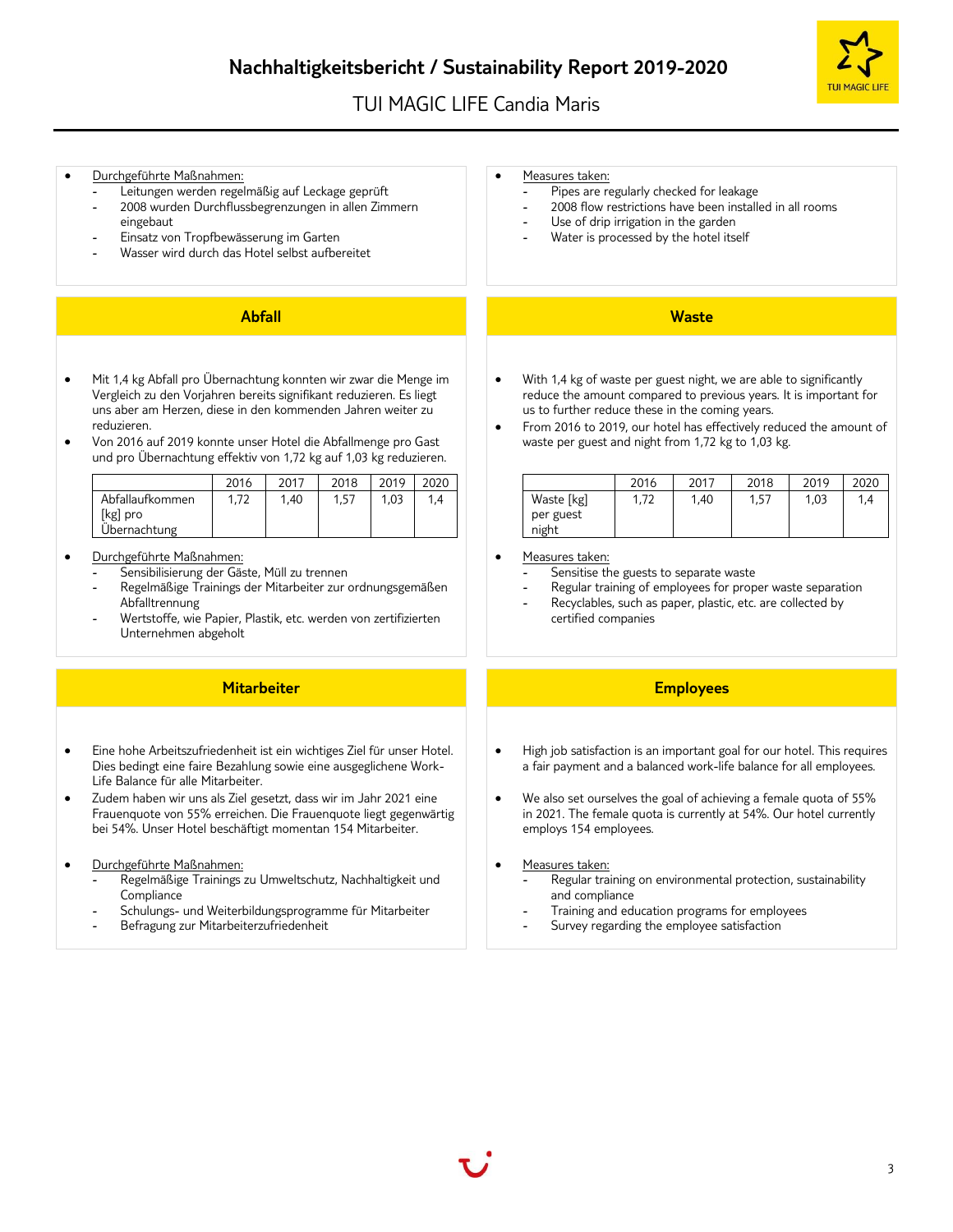

| <b>Einkauf</b>                                                                                                                                                                                                                                                                                                                                                                                                                                                                                                                                                                                                                                                                                             | <b>Procurement</b>                                                                                                                                                                                                                                                                                                                                                                                                                                                                                                                                                                                                                |
|------------------------------------------------------------------------------------------------------------------------------------------------------------------------------------------------------------------------------------------------------------------------------------------------------------------------------------------------------------------------------------------------------------------------------------------------------------------------------------------------------------------------------------------------------------------------------------------------------------------------------------------------------------------------------------------------------------|-----------------------------------------------------------------------------------------------------------------------------------------------------------------------------------------------------------------------------------------------------------------------------------------------------------------------------------------------------------------------------------------------------------------------------------------------------------------------------------------------------------------------------------------------------------------------------------------------------------------------------------|
| Eines der Hauptziele von unserem Hotel ist es, die lokale Wirtschaft<br>$\bullet$<br>zu stärken. Hierbei haben wir uns als Ziel gesetzt beim Einkauf<br>umweltfreundliche und regionale Produkte zu bevorzugen.2020:<br>42,06% unserer Lebensmittel stammen aus der Region. Wir pflegen<br>einen intensiven Kontakt zu unseren Lieferanten.<br>Durchgeführte Maßnahmen:<br>$\bullet$<br>Fokus auf nachhaltige und umweltfreundliche Produkte aus<br>der Region<br>Regelmäßiger Austausch mit unseren wichtigsten Lieferanten                                                                                                                                                                               | One of the main goals of our hotel is to strengthen the local<br>$\bullet$<br>economy. Here, we have set ourselves the goal to prefer the<br>purchasing of environmental friendly and regional products. 2020:<br>42,06% of our food comes from the region. Moreover, we maintain<br>intensive contact with our suppliers.<br>Measures taken:<br>$\bullet$<br>Focus on sustainable and environmentally friendly products<br>from the region<br>Regular exchange with our main suppliers                                                                                                                                           |
| <b>Unsere Gäste</b>                                                                                                                                                                                                                                                                                                                                                                                                                                                                                                                                                                                                                                                                                        | <b>Our guests</b>                                                                                                                                                                                                                                                                                                                                                                                                                                                                                                                                                                                                                 |
| Eine intakte Natur sowie ein angenehmes Umfeld sind uns ein<br>$\bullet$<br>großes Anliegen, auch für unsere Gäste. Auf Wunsch sind<br>Gespräche zwischen Gästen und Nachhaltigkeitsverantwortlichen<br>jederzeit möglich, um Fragen zum Thema Nachhaltigkeit zu erläutern<br>oder zu beantworten.<br>Unsere Gäste sind jederzeit dazu eingeladen, sich an einigen unserer<br>$\bullet$<br>Umweltmaßnahmen und Nachhaltigkeitsaktivitäten zu beteiligen,<br>wie z.B. Beach Clean-Ups, etc. Hinweise finden sich in den Zimmern<br>sowie in der Lobby oder an der Rezeption.<br>Wir kommunizieren unsere Aktivitäten vor Ort über verschiedene<br>$\bullet$<br>Kanäle, z.B. App, Broschüren, Aushänge, etc. | A sound nature as well as a pleasant environment are in our<br>concerns, also with regards to our guests. On request, discussions<br>between guests and sustainability managers are possible at any time<br>to explain or answer questions about sustainability.<br>Our guests are always invited to participate in some of our<br>$\bullet$<br>environmental and sustainability activities, such as Beach-Clean Ups,<br>etc. Notifications can be found in the rooms as well as in the lobby<br>or at the reception.<br>We communicate our activities locally via different channels, e.g.<br>App, brochures, notice-boards etc. |
| <b>Unser Engagement</b>                                                                                                                                                                                                                                                                                                                                                                                                                                                                                                                                                                                                                                                                                    | <b>Our Engagement</b>                                                                                                                                                                                                                                                                                                                                                                                                                                                                                                                                                                                                             |
| Sammeln von Spendengelder für die TUI Care Foundation<br>Sammeln von Spendengelder für die "Iliachtida"<br>Unterstützung von lokalen Organisationen, z.B. Corporate<br>Volunteering<br>Strandreinigungs-Aktionen<br>We do Local Initiative<br>Ey zo me ton karkino/Cancer Sponsorship                                                                                                                                                                                                                                                                                                                                                                                                                      | Fundraising of donations for the TUI Care Foundation<br>Fundraising of donations for the "Iliachtida"<br>$\overline{\phantom{a}}$<br>Support of local organizations, e.g. via corporate volunteering<br>Beach-Clean-Up activities<br>$\blacksquare$<br>We Do Local initiative<br>Ey zo me ton karkino/Cancer Sponsorship                                                                                                                                                                                                                                                                                                          |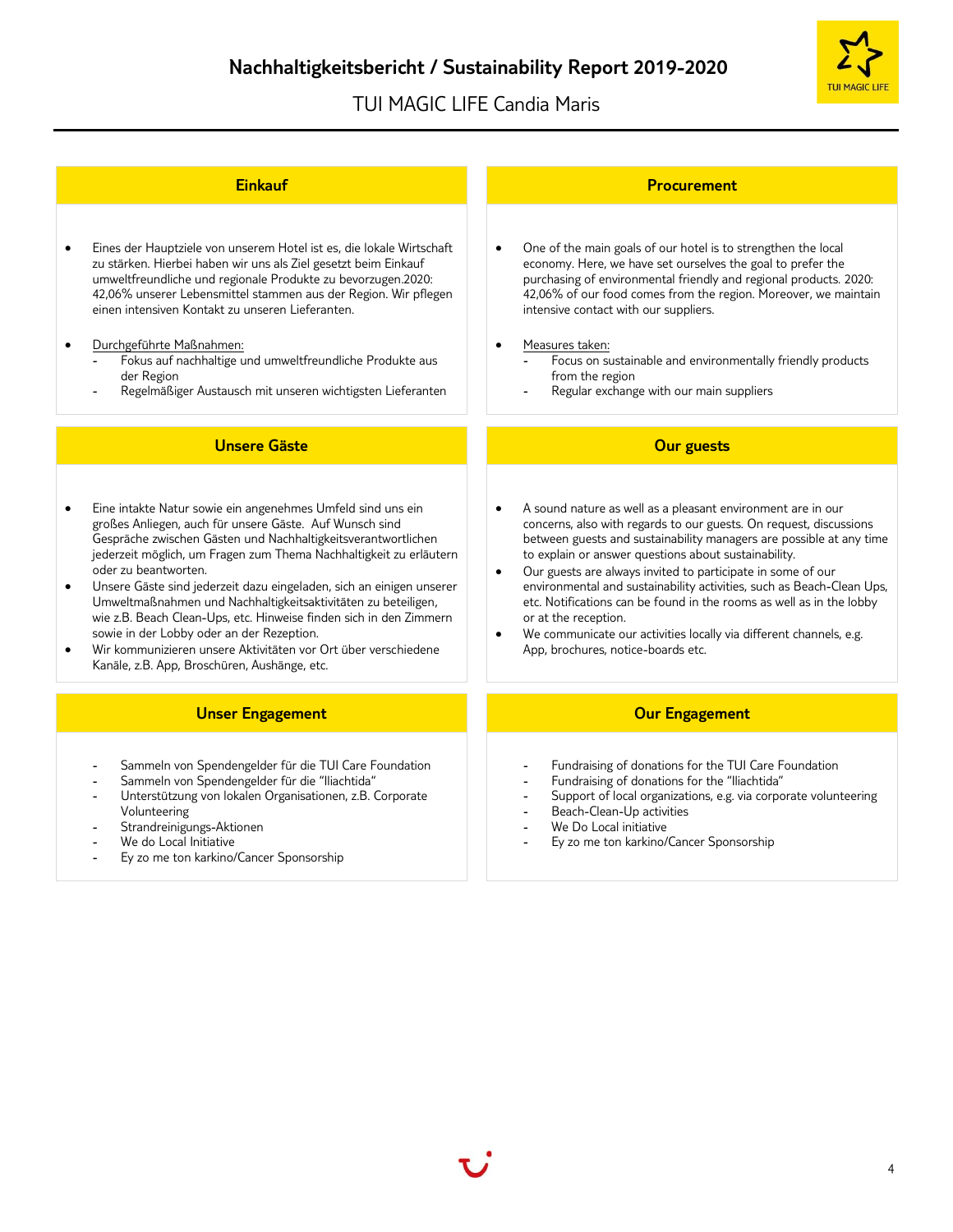

| Zertifikate und Auszeichnungen                                                                                                                                                                                                       | <b>Certificates and awards</b>                                                                                                                                                                                                                 |
|--------------------------------------------------------------------------------------------------------------------------------------------------------------------------------------------------------------------------------------|------------------------------------------------------------------------------------------------------------------------------------------------------------------------------------------------------------------------------------------------|
| Travelife<br>$\blacksquare$<br>TUI Umwelt Champion 2019<br>$\overline{\phantom{a}}$<br><b>TUI Holly</b><br>$\overline{\phantom{a}}$<br>Costa Nostrum<br>$\overline{\phantom{a}}$<br>Greek Breakfast<br>$\blacksquare$<br>We do Local | Travelife<br>$\overline{\phantom{0}}$<br>TUI Umwelt Champion 2019<br>$\blacksquare$<br><b>TUI Holly</b><br>$\overline{\phantom{a}}$<br>Costa Nostrum<br>$\overline{\phantom{0}}$<br>Greek Breakfast<br>$\overline{\phantom{0}}$<br>We do Local |
|                                                                                                                                                                                                                                      |                                                                                                                                                                                                                                                |
| <b>Richtlinien</b>                                                                                                                                                                                                                   | <b>Policies</b>                                                                                                                                                                                                                                |
| <b>TUI MAGIC LIFE Mission Statement</b>                                                                                                                                                                                              | <b>TUI MAGIC LIFE Mission Statement</b>                                                                                                                                                                                                        |
| <b>Umweltpolitik</b>                                                                                                                                                                                                                 | <b>Environmental policy</b>                                                                                                                                                                                                                    |
| Arbeitspolitik                                                                                                                                                                                                                       | Labor policy                                                                                                                                                                                                                                   |
| Gesundheits- und Sicherheitspolitik                                                                                                                                                                                                  | Health and safety policy                                                                                                                                                                                                                       |





Clima & Heating operational recorders • Water supplier recorders • Water supplier recorders







Solar panels measurements **Monthly cleaning of the beach by hotel staff & guests**